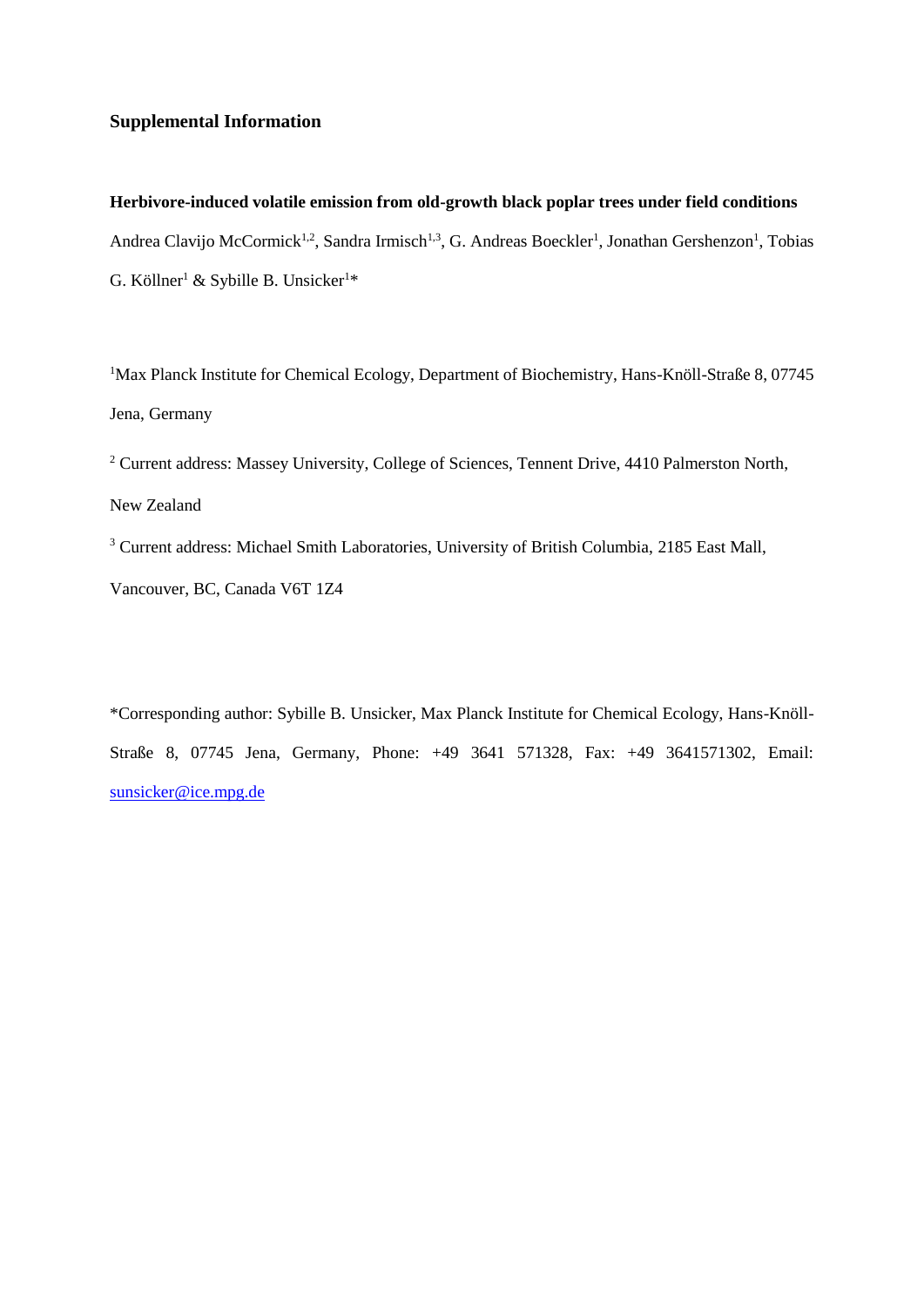**Table S1.** Volatile compounds of old-growth *Populus nigra* released from control leaves and leaves after experimental herbivory by gypsy moth (*Lymantria dispar*) for 40 h. Emission rates are displayed as means  $\pm$  SEM in ng g<sup>-1</sup> dw h<sup>-1</sup>. The compounds were either identified by authentic standards (STD), mass spectra (MS) or by comparison to compounds of the essential oils of *Alloysia sellowi* (Alloysia) and *Oreodaphne porosa* (Phoebe) which were kindly provided by W.A. König (Hamburg). ST = Sesquiterpene. Each replicate corresponds to the average of three branches per treatment per tree (n=9).

|                              |             |           | Control             |           | Experimental herbivory <sup>1</sup> |           |             |           |  |
|------------------------------|-------------|-----------|---------------------|-----------|-------------------------------------|-----------|-------------|-----------|--|
|                              | Basal       |           | Apical <sup>2</sup> |           | Basal                               |           | Apical      |           |  |
|                              | <b>MEAN</b> | $\pm$ SEM | <b>MEAN</b>         | $\pm$ SEM | <b>MEAN</b>                         | $\pm$ SEM | <b>MEAN</b> | $\pm$ SEM |  |
| $GLV^3$                      |             |           |                     |           |                                     |           |             |           |  |
| $(Z)$ -3-Hexenol             | 2.050       | 0.894     | 3.514               | 1.039     | 23.459                              | 11.629    | 9.536       | 5.289     |  |
| $(Z)$ -3-Hexenylacetate      | 14.040      | 8.843     | 12.626              | 4.423     | 31.146                              | 10.268    | 22.271      | 8.549     |  |
| $(Z)$ -3-Hexenyl isobutyrate | 0.371       | 0.270     | 0.733               | 0.343     | 1.006                               | 0.456     | 1.043       | 0.651     |  |
| (Z)-3-Hexenyl isovalerate    | 3.084       | 1.492     | 3.901               | 1.298     | 12.237                              | 3.698     | 5.646       | 1.753     |  |
| <b>Monoterpenes</b>          |             |           |                     |           |                                     |           |             |           |  |
| $\alpha$ -Pinene             | 1.200       | 0.240     | 2.668               | 0.855     | 2.064                               | 0.639     | 2.365       | 0.436     |  |
| Camphene                     | 11.104      | 1.049     | 9.672               | 0.847     | 11.285                              | 1.830     | 9.168       | 0.914     |  |
| Sabinene                     | 0.726       | 0.244     | 2.021               | 0.689     | 2.627                               | 1.092     | 1.256       | 0.325     |  |
| Myrcene                      | 3.985       | 0.992     | 14.194              | 10.017    | 7.446                               | 2.033     | 7.968       | 2.522     |  |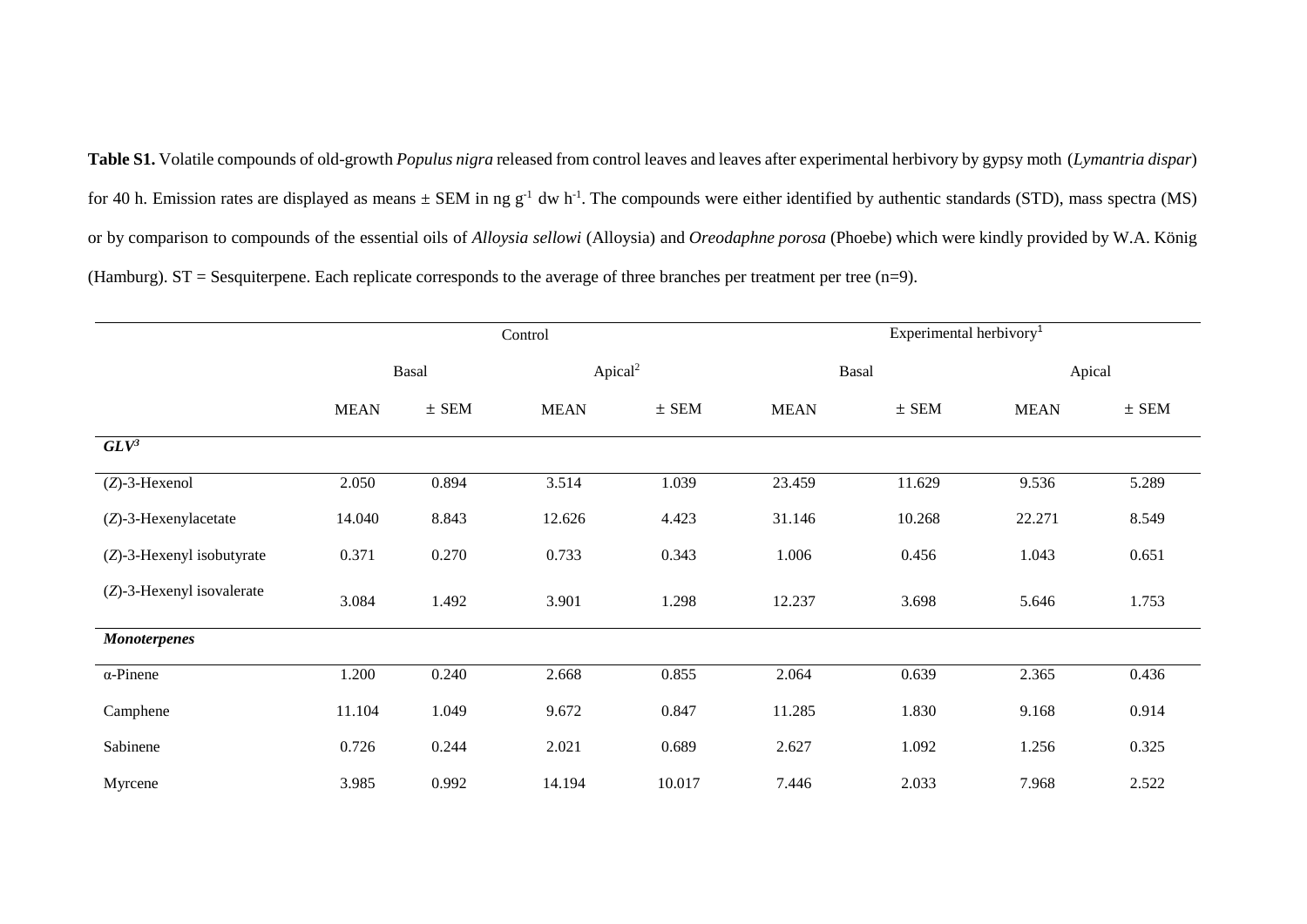| Limonene                 | 8.448  | 3.869  | 6.836  | 2.347  | 7.559   | 2.348  | 8.255  | 3.376  |
|--------------------------|--------|--------|--------|--------|---------|--------|--------|--------|
| 1,8-Cineole              | 1.364  | 0.463  | 4.835  | 2.329  | 4.823   | 1.938  | 2.524  | 0.756  |
| $(Z)$ - $\beta$ -Ocimene | 6.495  | 2.174  | 11.706 | 5.784  | 22.067  | 4.250  | 9.052  | 1.710  |
| $(E)$ -β-Ocimene         | 42.969 | 17.093 | 47.189 | 8.229  | 227.542 | 86.338 | 57.924 | 16.438 |
| (Z)-Linalool oxide       | 4.003  | 1.263  | 8.162  | 5.322  | 14.873  | 5.304  | 4.911  | 0.923  |
| Linalool                 | 13.600 | 8.974  | 36.939 | 30.533 | 96.735  | 49.420 | 14.110 | 6.152  |
| Camphor                  | 0.154  | 0.104  | 0.510  | 0.263  | 1.022   | 0.434  | 0.551  | 0.357  |
| Borneol                  | 0.174  | 0.116  | 0.942  | 0.637  | 1.575   | 0.555  | 0.116  | 0.082  |
| $\alpha$ -Terpineol      | 0.408  | 0.185  | 1.321  | 0.774  | 1.378   | 0.655  | 0.478  | 0.196  |
| <b>Sesquiterpenes</b>    |        |        |        |        |         |        |        |        |
| $\alpha$ -Cubebene       | 0.703  | 0.314  | 0.980  | 0.428  | 3.105   | 0.802  | 0.655  | 0.239  |
| $\alpha$ -Copaene        | 2.039  | 0.588  | 2.602  | 0.831  | 6.494   | 0.726  | 2.534  | 0.503  |
| $\beta$ -Bourbonene      | 1.798  | 0.749  | 2.688  | 1.341  | 5.318   | 1.721  | 2.219  | 0.744  |
| $\beta$ -Cubebene        | 1.868  | 0.756  | 2.242  | 1.074  | 8.148   | 1.733  | 1.901  | 0.672  |
| $(E)$ -β-Caryophyllene   | 13.692 | 4.267  | 18.059 | 5.100  | 41.295  | 7.407  | 17.035 | 2.740  |
| $\alpha$ -Humulene       | 3.057  | 0.868  | 5.862  | 2.165  | 12.099  | 2.880  | 5.055  | 1.036  |
| Unidentified ST1         | 0.637  | 0.280  | 1.321  | 0.571  | 2.072   | 0.617  | 0.683  | 0.206  |
| Germacrene-D             | 10.256 | 3.641  | 15.554 | 7.805  | 52.795  | 15.864 | 11.278 | 3.625  |
| Unidentified ST2         | 3.278  | 1.651  | 4.462  | 1.984  | 18.274  | 3.443  | 3.279  | 0.993  |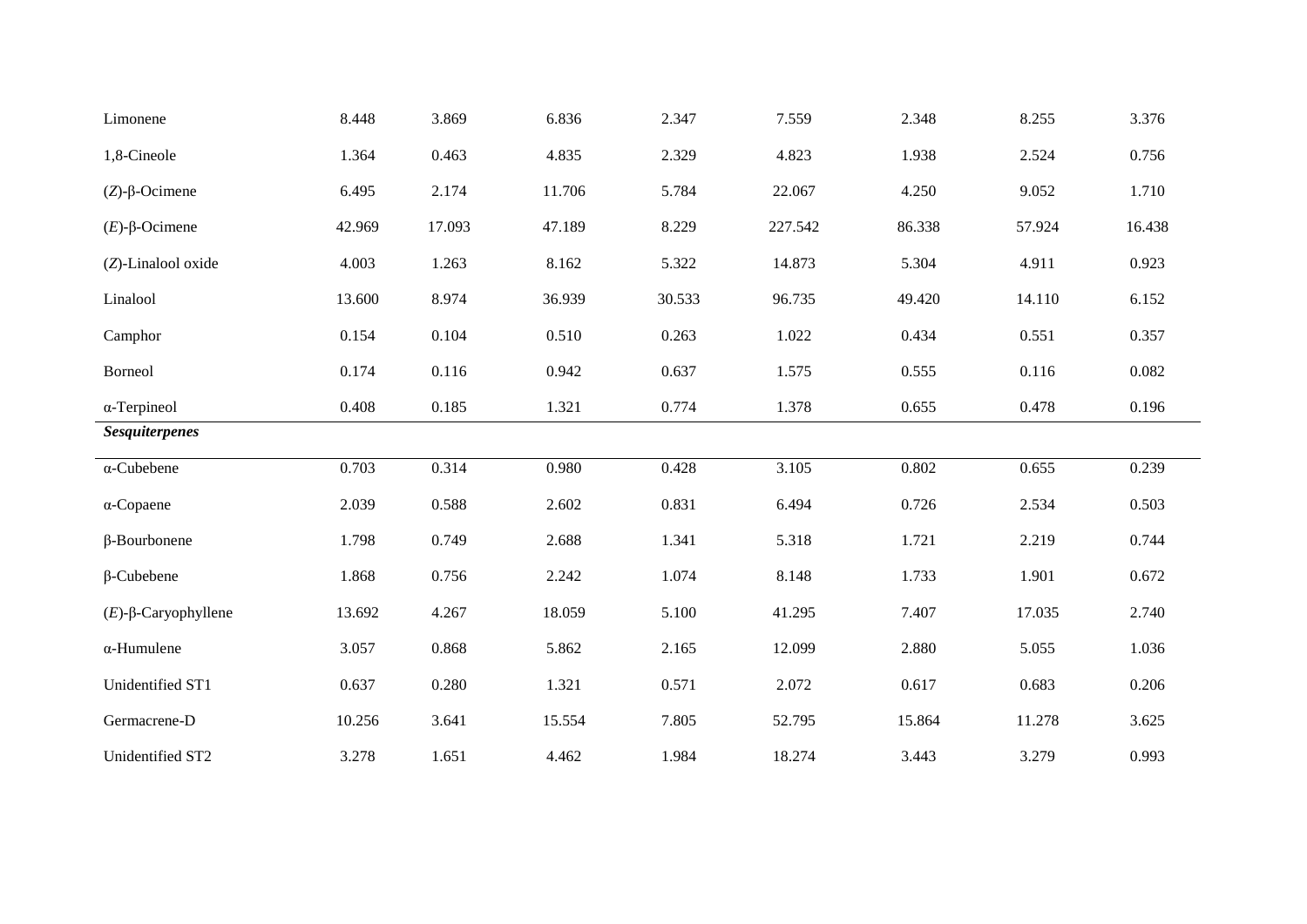| Unidentified ST3                  | 0.310   | 0.181  | 2.195   | 1.230  | 2.456   | 0.793   | 0.461  | 0.200  |
|-----------------------------------|---------|--------|---------|--------|---------|---------|--------|--------|
| Unidentified ST4                  | 0.539   | 0.304  | 0.858   | 0.554  | 1.633   | 0.642   | 0.530  | 0.188  |
| $(E,E)$ - $\alpha$ -Farnesene     | 15.577  | 7.912  | 15.274  | 6.389  | 105.792 | 36.210  | 11.832 | 3.202  |
| $\gamma$ -Cadinene                | 1.335   | 0.572  | 2.611   | 1.280  | 3.218   | 0.895   | 1.267  | 0.397  |
| δ-Cadinene                        | 2.572   | 1.048  | 4.737   | 1.955  | 8.022   | 2.358   | 2.430  | 0.788  |
| Nerolidol                         | 12.333  | 12.001 | 7.155   | 6.297  | 13.377  | 10.383  | 5.465  | 3.918  |
| <b>Homoterpenes</b>               |         |        |         |        |         |         |        |        |
| $(Z)$ -DMNT                       | 2.792   | 1.204  | 2.781   | 0.962  | 16.891  | 4.502   | 2.390  | 0.613  |
| $(E)$ -DMNT                       | 145.140 | 86.664 | 102.289 | 50.037 | 774.039 | 293.893 | 88.528 | 32.159 |
| <b>Aromatics</b>                  |         |        |         |        |         |         |        |        |
| Benzaldehyde                      | 5.540   | 1.069  | 4.663   | 0.672  | 7.173   | 1.999   | 6.048  | 1.039  |
| Benzyl alcohol                    | 1.899   | 0.934  | 0.724   | 0.417  | 0.286   | 0.218   | 1.446  | 0.393  |
| Salicyl aldehyde                  | 1.928   | 0.677  | 6.241   | 4.325  | 3.577   | 1.923   | 1.551  | 0.552  |
| Methyl salicylate                 | 1.936   | 1.513  | 1.531   | 0.697  | 3.178   | 1.428   | 1.476  | 0.654  |
| Eugenol                           | 0.233   | 0.121  | 1.362   | 0.450  | 4.780   | 2.220   | 0.372  | 0.227  |
| $(Z)$ -Jasmone                    | 1.176   | 0.380  | 2.397   | 1.139  | 3.881   | 1.110   | 2.174  | 0.362  |
| Nitrogenous compounds             |         |        |         |        |         |         |        |        |
| (Z)-2-Methylbutyraldoxime         | 0.497   | 0.249  | 2.252   | 1.454  | 14.206  | 4.460   | 1.121  | 0.540  |
| (Z)-3-Methylbutyraldoxime         | 1.783   | 0.497  | 2.434   | 1.024  | 11.511  | 3.524   | 2.152  | 0.546  |
| $(E)$ -2- + 3-Methylbutyraldoxime | 4.366   | 1.566  | 7.559   | 4.047  | 57.315  | 15.572  | 5.158  | 1.151  |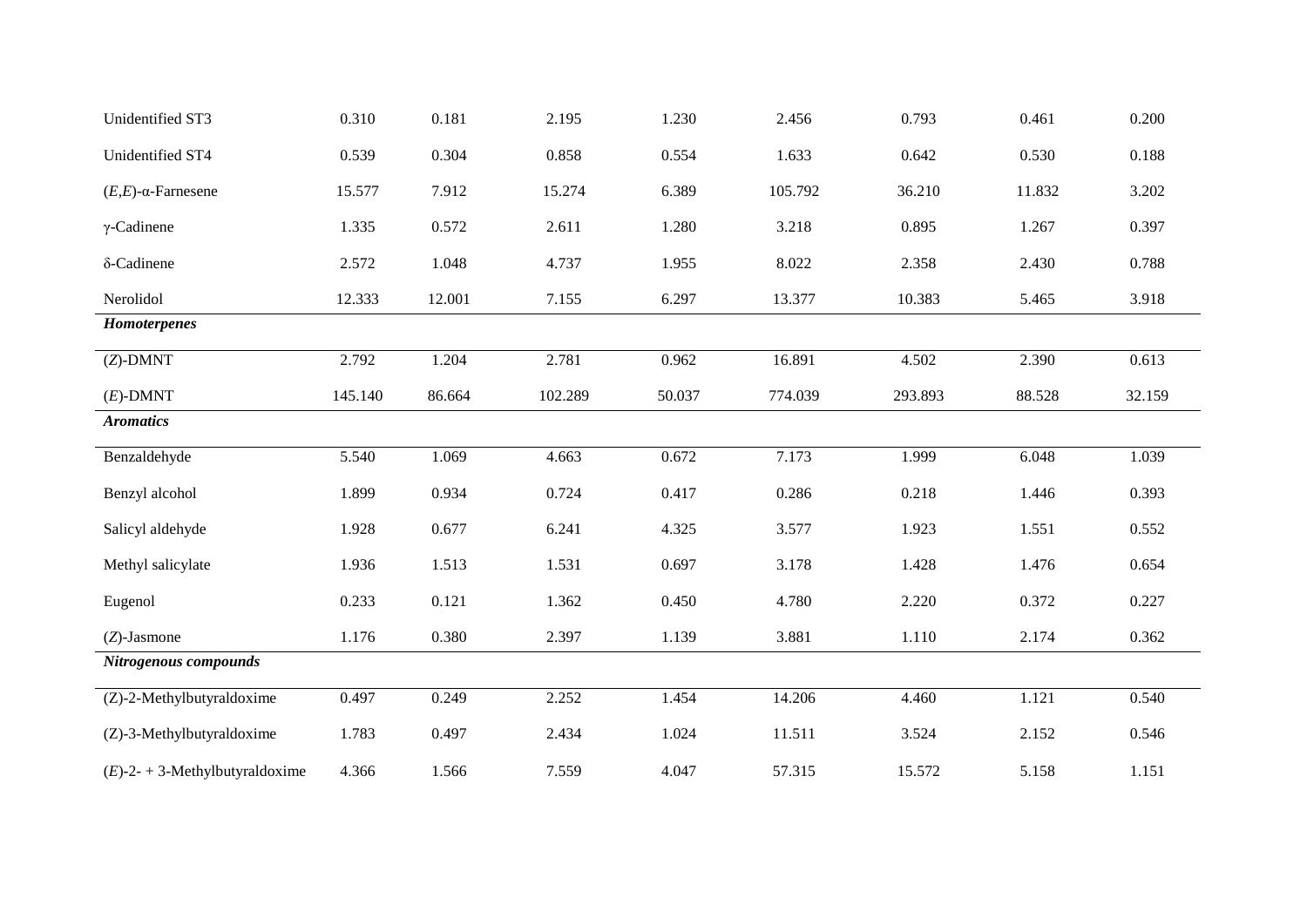| Benzylcyanide       | 3.464  | 1.369 | 6.354  | 3.127 | 19.637 | 6.040 | 2.989  | 1.284 |
|---------------------|--------|-------|--------|-------|--------|-------|--------|-------|
| Indole              | 0.030  | 0.030 | 0.000  | 0.000 | 1.793  | 0.679 | 0.000  | 0.000 |
| 2-Phenylnitroethane | 0.028  | 0.028 | 0.150  | 0.150 | 1.315  | 0.892 | 0.000  | 0.000 |
| <b>Others</b>       |        |       |        |       |        |       |        |       |
| Isoamylacetate      | 6.173  | 0.591 | 5.273  | 0.502 | 10.094 | 2.583 | 4.964  | 0.476 |
| 3-Methyl-2-butenal  | 11.323 | 0.998 | 9.720  | 0.842 | 11.663 | 1.979 | 9.655  | 1.093 |
| 3,7-Dimethyldecane  | 1.539  | 1.018 | 10.601 | 8.563 | 4.933  | 2.503 | 4.536  | 2.085 |
| 4-Methyldecane      | 0.800  | 0.516 | 5.374  | 4.055 | 2.693  | 1.398 | 2.176  | 1.054 |
| Decanal             | 8.146  | 1.362 | 8.548  | 2.225 | 11.397 | 1.979 | 11.943 | 2.562 |
| Nonanal             | 15.045 | 2.462 | 18.179 | 4.277 | 19.094 | 3.963 | 21.018 | 3.546 |
| Heptadecane         | 1.663  | 0.831 | 4.677  | 3.305 | 2.580  | 1.248 | 2.252  | 0.819 |
| Tetradecane         | 3.937  | 1.125 | 8.394  | 4.895 | 6.907  | 2.166 | 5.678  | 1.128 |
| Pentadecane         | 2.106  | 1.293 | 12.063 | 8.491 | 7.696  | 3.224 | 5.108  | 1.601 |

 $<sup>1</sup>$  Experimental herbivory was only inflicted in the basal portion of the experimental herbivory branches.</sup>

<sup>2</sup> The apical control treatment has only eight replicates due to the loss of one sample.

<sup>3</sup> Saturated and unsaturated six-carbon aldehydes, alcohols and their esters